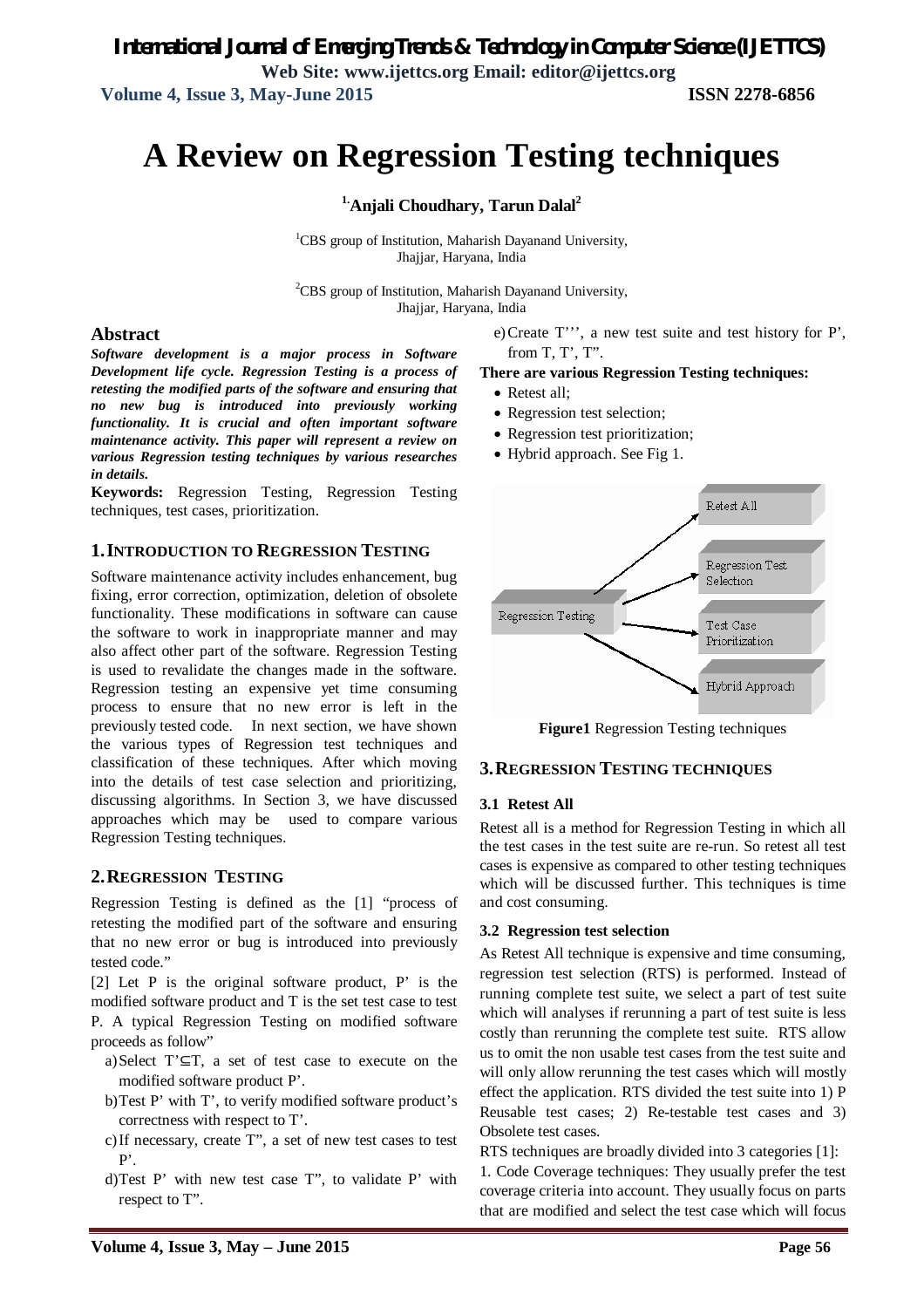## *International Journal of Emerging Trends & Technology in Computer Science (IJETTCS)* **Web Site: www.ijettcs.org Email: editor@ijettcs.org**

 **Volume 4, Issue 3, May-June 2015 ISSN 2278-6856**

#### on that part.

2. Minimization technique: They are similar to code coverage technique but they select test suite with minimum test cases.

3. Safe technique: They are completely different from coverage technique; instead they select those test cases that produce different output with a modified program as compare to original version.

Rothermel [3] has identified the various categories in regression test selection technique can be evaluated and compared. These categories are

- Inclusiveness:
- Precision:
- Efficiency;
- Generality.
- a)Inclusiveness: is the way to measure of extent up to which a technique chooses test cases which will cause the change to program to produce different output than the original program
- b)Precision: is the way to measure the ability of technique to prevent choosing the test case that will not make change program to produce different output than the original program.
- c)Efficiency: measure the practicality of a technique.
- d)Generality: is the way to measure the ability of a technique to handle the complex modification, realistic language construct and realistic testing application.

#### **3.3 Test case Prioritization**

This technique of testing will prioritize the test cases in order to increase a test suites rate of fault detection.

This is of two types [4]:

- General Prioritization and
- Version specific prioritization.

In General Prioritization, it attempts to select an order of test case which will effect on average subsequent version of application and in Version specific Prioritization, it focuses on particular version of the application.

There are 18 different test case prioritization techniques [5] which are categorized into 3 groups as shown in Figure2.





## **Volume 4, Issue 3, May – June 2015 Page 57**

#### **3.2.1 Comparator Technique**

- P1: Random Ordering: Test cases are randomly prioritized.
- P2: Optimal Ordering: Test cases are poetized to optimize the fault detection rate.
- P3: Total Statement Coverage prioritization: Test cases are prioritized in terms of total number of statement by sorting them in order on coverage achieved.
- P4: Additional statement coverage prioritization: It is similar to total coverage prioritization but differ in one sense, that it depends on the feedback about coverage attained to focus on areas which are not yet covered.
- P5: Total FEP prioritization: Prioritization is done on the probability of the exposure of faults by test case. To approximate Fault Exposure Potential (FEP), mutation analysis is used.
- P6: Additional FEP Prioritization: Total FEP is extended to additional FEP when the total statement coverage prioritization is extended to additional statement coverage prioritization.

#### **3.2.2 Function level Techniques (Coarse Granularity)**

- P7: Total function coverage prioritization: It is same as total statement coverage but in-place of using statements it used functions. It has got coarse granularity so the process of collecting statement level trace in the total statement coverage.
- P8: Additional Function coverage prioritization: This is similar to Additional statement coverage but only difference is that it is considering function level coverage.
- P9: Total FEP prioritization: It is analogous to total FEP prioritization but differ in one aspect that it is using functions.
- P10: Additional FEP Prioritization: Similar to Additional FEP with only difference that it uses functions instead of statements.
- P11: Total Fault index (FI) Prioritization: Fault proneness is measurable software attribute which used for this technique.
- P12: Additional fault index (FI) prioritization: Total fault index (FI) prioritization is extension to Additional Fault index (FI) prioritization.
- P13: Total FI with FEP coverage prioritization: It is the combination of Total FI and FEP coverage prioritization to achieve good rate of fault detection.
- P14: Additional FI with FEP coverage prioritization: Total FI with FEP coverage prioritization is extended to Additional FI with FEP coverage prioritization.
- P15: Total Diff Prioritization: It is same as Total Fault Index prioritization with difference that Total FI prioritization requires collection of metrics and total difference prioritization requires calculation of syntactic difference between program and modified program.
- P16: Additional Diff Prioritization: Additional Diff prioritization is extension of Total Diff Prioritization.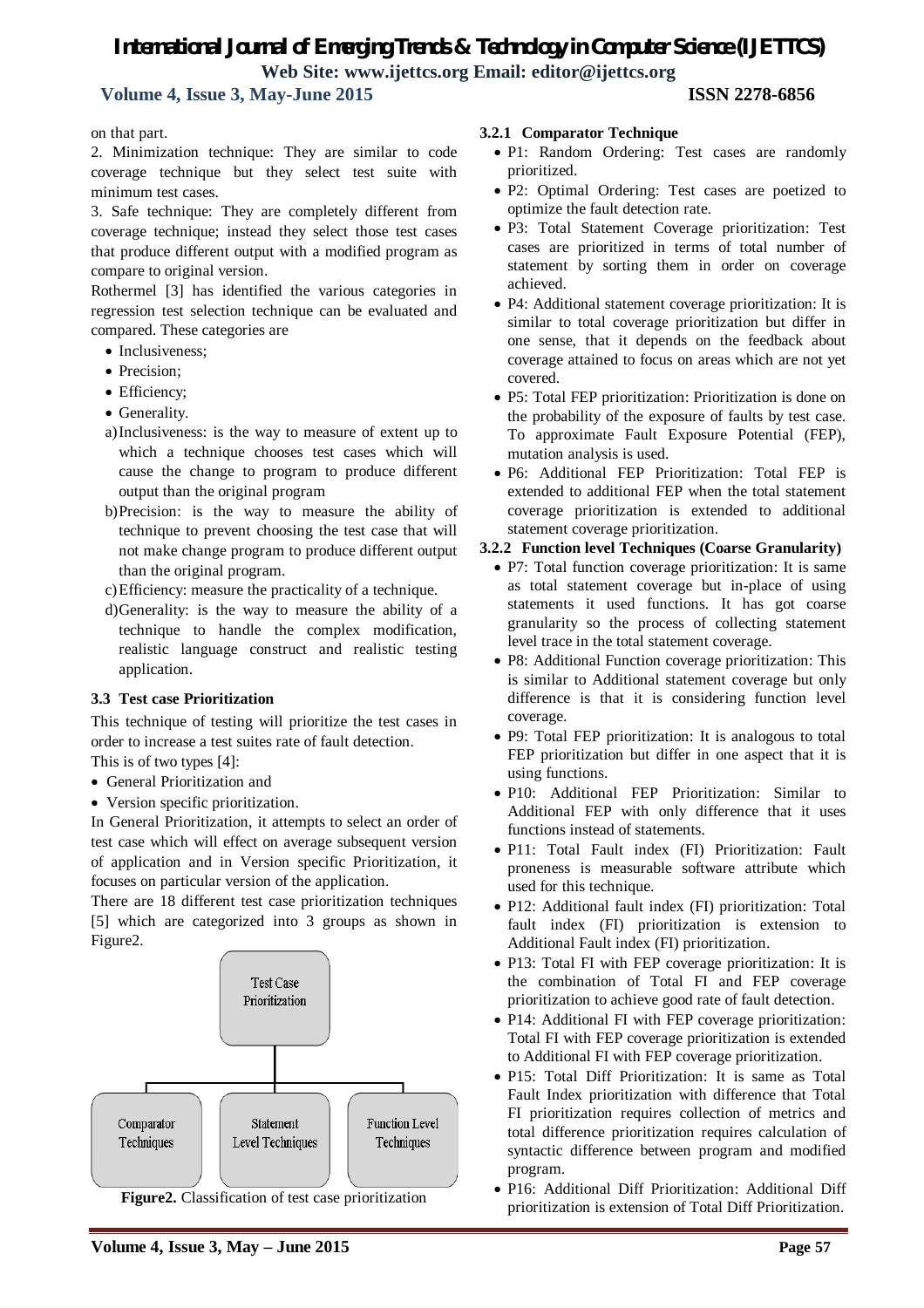## *International Journal of Emerging Trends & Technology in Computer Science (IJETTCS)* **Web Site: www.ijettcs.org Email: editor@ijettcs.org**

## **Volume 4, Issue 3, May-June 2015 ISSN 2278-6856**

- P17: Total diff with FEP prioritization: Same as Total FI with FEP coverage prioritization but it is dependent on data derived from diff.
- P18: Additional Diff with FEP Prioritization: This is Total diff with FEP prioritization extension.

#### **3.4 Hybrid Approach**

Hybrid Approach combines both Regression test selection and test case prioritization. Hybrid approach is based on the selection and prioritization of test cases for interprocedural program. It is a version specific technique which takes into account the variable usage in old as well as modified code. The technique requires the test cases in original test suite not only have test case identification, expected input and output but also the variable that will be checked by the test suite and module.

#### **4. REGRESSION TESTING AND CONFIGURATION MANAGEMENT**

Configuration Management during Regression Testing is vital in Agile Environment where code is continuously changed. To ensure effective Regression Testing, we need to observe the following:

- 1)No Changes should be allowed to done during Regression Testing phase.
- 2)Database must be kept isolated which is used for Regression Testing

#### **5. DIFFERENCE BETWEEN REGRESSION TESTING AND RE-TESTING**

Retesting refers to retesting the functionality or bug again to validate that the code is fixed. If it is not fixed, then defect is reopened and if it is fixed then it is closed. Basically Regression Testing is done to make sure that bug is resolved and failed functionality is working or not. Retesting is planned testing and Regression Testing is a generic testing.

Regression Testing refers to test software application when it undergoes any code change that are made by the developer, to ensure that no new bug or error is introduced in the application due to which other working functionality are not affected. Regression Testing has low priority as compared to Re-testing.

#### **6.APPROACHES AND CHALLENGES**



**Figure3.** Regression Testing Challenges

Regression Testing have some problems and challenges which are as following:

- With successive Regression test, Test suite becomes fairly large.
- Due to time and cost constraints, it is sometime becomes impossible to execute the entire test case.
- Minimizing the test case remains a challenge.
- To determine the frequency of Regression test i.e. after every modification or every bug fixing

Two approaches [5] are there so that all the techniques discussed above can be made comparable:

- 1) Controlled Experiments and
- 2) Case Studies.
- Controlled Experiments: They are performed on objects that are drawn the code and are further created and modified in controlled environment. Its advantage is that independent variable can be changed to find their effect on dependent variable. Disadvantage of the same can be that it is threat to external validity shaped by manufacturing of errors, test cases and manipulations.
- Case Studies are performed on objects taken "from field", that have error data and existing test suites. Advantage is that this approach reduces cost and disadvantage is that some factors are not controlled.

Therefore, Case studies and Controlled Experiments have some advantages and disadvantages.

#### **7.CONCLUSION**

Regression Testing is performed in maintenance phase of Software development Cycle to retest the enhancements made in the software application. During Regression Testing, approximately 50% of the software cost is involved in the maintenance period so researchers are working hard to reduce the cost to some extent. There are several Prioritization techniques that are applied on various examples to get the effective results. In future we can work on the mentioned prioritization techniques to get the effective and optimal results. Furthermore ACO which is a promising technique for solving test cases selection and prioritization. So, researchers can focus on same for reducing time for finding error and faults.

#### **References**

- [1] K.K Aggarwal & Yogesh Singh, "Software Engineering Programs Documentation, Operating Procedure," New age International Publishers Revised Edition - 2005
- [2] J.M Kim and A. Porter, "A history based test prioritization technique for Regression testing in resource constraint environments," ACM proceeding of the  $24<sup>th</sup>$  International Conference on Software Engineering, pp 119-129, 2002
- [3] Sebastian Elbaum, Member, IEEE, Alexy G. Melishvesky, Student Member, IEEE and Gregg Rothermel, Member, IEEE, "Test case Prioritization: